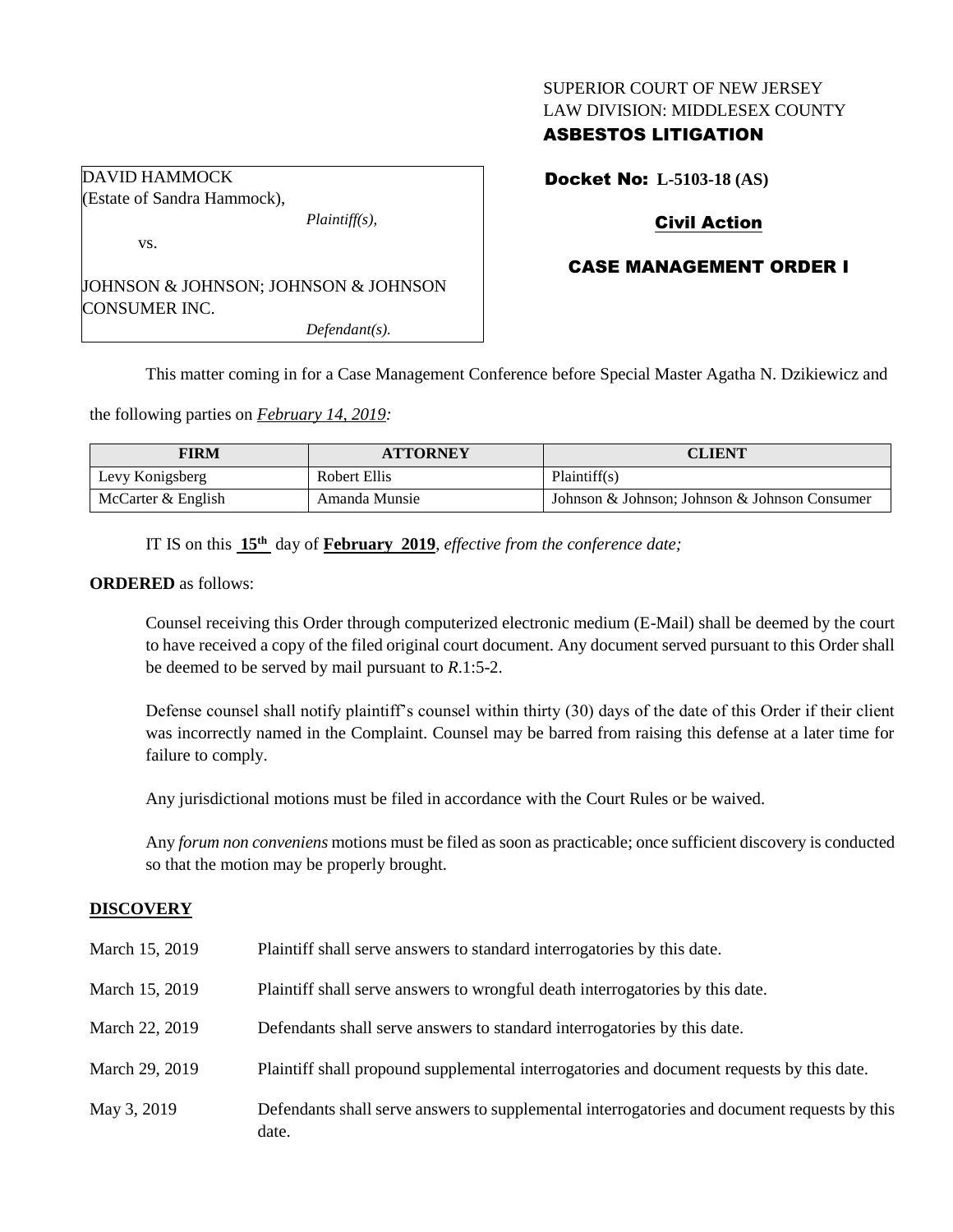| March 29, 2019 | Defendants shall propound supplemental interrogatories and document requests by this date.                                                                                                                  |
|----------------|-------------------------------------------------------------------------------------------------------------------------------------------------------------------------------------------------------------|
| May 3, 2019    | Plaintiff shall serve answers to supplemental interrogatories and document requests by this<br>date.                                                                                                        |
| June 28, 2019  | Fact discovery, including depositions, shall be completed by this date. Plaintiff's counsel shall<br>contact the Special Master within one week of this deadline if all fact discovery is not<br>completed. |
| June 28, 2019  | Depositions of corporate representatives shall be completed by this date.                                                                                                                                   |

## **MEDICAL EXPERT REPORT**

| March 15, 2019    | Plaintiff shall serve executed medical authorizations (along with answers to interrogatories)<br>by this date.                                                                                                                                           |
|-------------------|----------------------------------------------------------------------------------------------------------------------------------------------------------------------------------------------------------------------------------------------------------|
| August 30, 2019   | Plaintiff shall serve medical expert reports by this date.                                                                                                                                                                                               |
| August 30, 2019   | Upon request by defense counsel, plaintiff is to arrange for the transfer of pathology specimens<br>and x-rays, if any, by this date.                                                                                                                    |
| November 29, 2019 | Defendants shall identify its medical experts and serve medical reports, if any, by this date. In<br>addition, defendants shall notify plaintiff's counsel (as well as all counsel of record) of a<br>joinder in an expert medical defense by this date. |

### **LIABILITY EXPERT REPORTS**

| August 30, 2019 | Plaintiff shall identify its liability experts and serve liability expert reports by this date or |
|-----------------|---------------------------------------------------------------------------------------------------|
|                 | waive any opportunity to rely on liability expert testimony.                                      |

November 29, 2019 Defendants shall identify its liability experts and serve liability expert reports, if any, by this date or waive any opportunity to rely on liability expert testimony.

### **SUMMARY JUDGMENT MOTION PRACTICE**

- September 13, 2019 Plaintiff's counsel shall advise, in writing, of intent not to oppose motions by this date.
- September 27, 2019 Summary judgment motions shall be filed no later than this date.
- October 25, 2019 Last return date for summary judgment motions.

#### **ECONOMIST EXPERT REPORTS**

- August 30, 2019 Plaintiff shall identify its expert economists and serve expert economist report(s), if any, by this date or waive any opportunity to rely on economic expert testimony.
- November 29, 2019 Defendants shall identify its expert economists and serve expert economist report(s), if any, by this date or waive any opportunity to rely on economic expert testimony.

 $\_$  ,  $\_$  ,  $\_$  ,  $\_$  ,  $\_$  ,  $\_$  ,  $\_$  ,  $\_$  ,  $\_$  ,  $\_$  ,  $\_$  ,  $\_$  ,  $\_$  ,  $\_$  ,  $\_$  ,  $\_$  ,  $\_$  ,  $\_$  ,  $\_$  ,  $\_$  ,  $\_$  ,  $\_$  ,  $\_$  ,  $\_$  ,  $\_$  ,  $\_$  ,  $\_$  ,  $\_$  ,  $\_$  ,  $\_$  ,  $\_$  ,  $\_$  ,  $\_$  ,  $\_$  ,  $\_$  ,  $\_$  ,  $\_$  ,